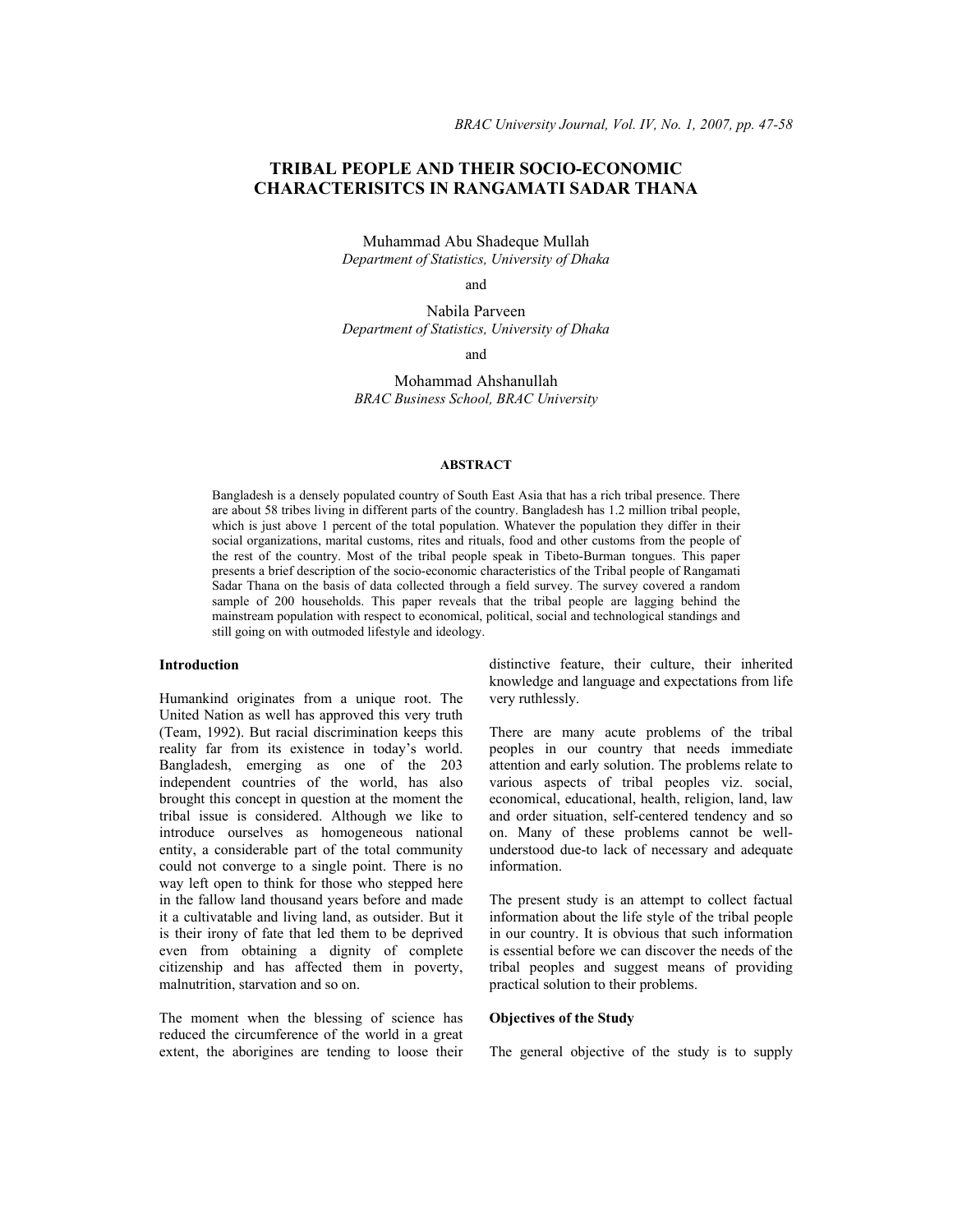Socio-economic profile of the tribal people of Rangamati Sadar Thana.

The specific objectives are:

- To give a description of the tribal people in Bangladesh.
- To provide a description of the socioeconomic characteristics of the tribal population of the sample household in the study area.
- To compare the result with that of the national label.

### **Limitations of the study:**

Every research has some limitations. This research is not an exception of this rule. Firstly, for this study we have collected data from the Rangamati Sadar Thana only. Beside this, only nine groups of tribal people were included in the study population. There are many tribal people of different races that are scattered in many places of Bangladesh.

Thus data are only for nine tribes of Rangamati Sadar Thana that does not represent the whole tribal people of this country and the results cannot be generalized.

Secondly, here data were not collected proportionately for different races. Time was not enough to conduct the research properly. Finally, this was a self-financed study, which limited the various scopes along with the scope of extending the study area and increasing the sample size.

#### **Methodology**

The materials of this study were collected through literature review and field survey. The study considered both quantitative and qualitative method of data collection. To improve the quality and reliability of the information collected from the sample survey, a number of persons from different races were chosen for in-depth interview.

### *Study Area and population*

The study considers Rangamati Sadar Thana of Rangamati District as the study area; a hilly district of Bangladesh that has a significant number (2,23,292) of tribal people and is the most populous Thana among the other Thanas. All the tribal people of Rangamati Sadar Thana have been considered as study population.

#### *Sample size and Sampling Procedure*

The sample of 200 households has been selected proportionately from urban and rural areas of Rangamati Sadar Thana by using 'Two stage stratified cluster sampling', where the areas rural and urban are considered as strata's and the Mauzas are considered as clusters. To achieve the objective of the study a comprehensive interview schedule was used to collect data. Also for in-depth interview a guideline of questions was used to keep the respondents on track and a tape recorder was used to record the conversation.

## **Socio-economic Characteristics of the Tribal People Surveyed**

## **Introduction**

This paper provides information on social and economic characteristics of the household population and the individual survey respondents. This information is essential for interpretation of survey findings and can provide an appropriate indication of the representative ness of the survey.

#### **Caste/Race of Household Population**

Caste/Race is one of the fundamental issues of one's identity in any territory. The distribution of the tribal household and household population covered in this survey is shown in Table-1 by caste/race, according to rural-urban residence

**Table 1: Tribal household and population by race** 

| Race      | Percentage |            |  |  |  |
|-----------|------------|------------|--|--|--|
|           | Household  | Population |  |  |  |
| Chakma    | 81.0       | 79.8       |  |  |  |
| Tanchanga | 4.5        | 4.5        |  |  |  |
| Tripura   | 12.0       | 12.8       |  |  |  |
| Others    | 2.5        | 2.9        |  |  |  |
| Total     | 100.0      | 100.0      |  |  |  |
| Number    | 200.0      | 1055.0     |  |  |  |

Out of 200 selected households covering a population of 1055, about 81 percent are Chakma, 13 percent are Tripura, 5 percent are Tanchonga and the remaining 3 percent are from different races.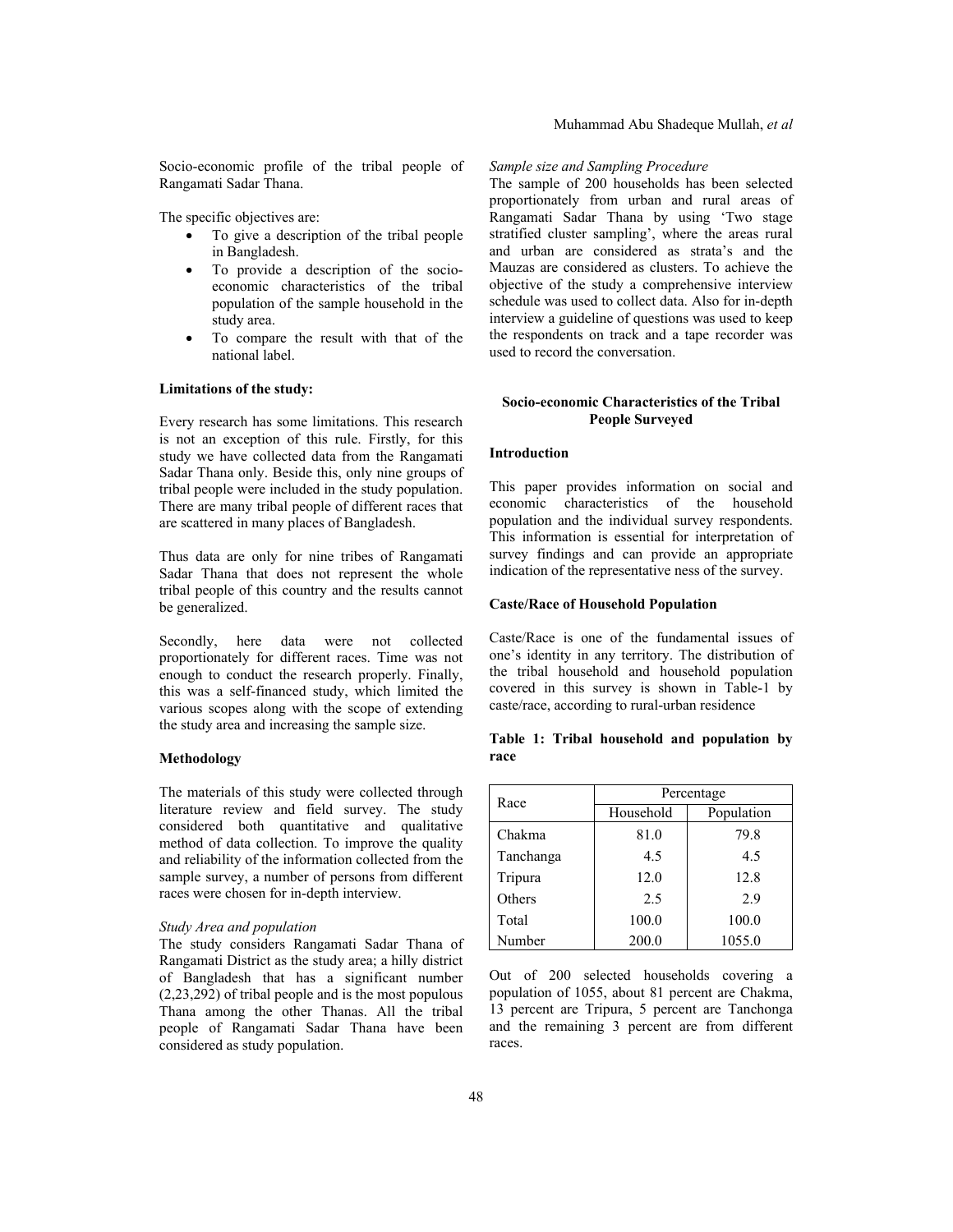### **Housing Characteristics**

Information on the characteristics of sampled households is shown in Table-2 and 3 .The physical characteristics of the households have an important effect on the peoples' environmental exposure to disease and reflect the household's economic conditions.

|                        |       | Residence | Total | Num- |
|------------------------|-------|-----------|-------|------|
| <b>Characteristics</b> | Urban | Rural     |       | ber  |
| Electricity            |       |           |       |      |
| Yes                    | 45.0  | 0.0       | 13.5  | 27   |
| No                     | 55.0  | 100.0     | 86.5  | 173  |
| Total                  | 100.0 | 100.0     | 100.0 | 200  |
| <b>Roof Material</b>   |       |           |       |      |
| Bamboo/Straw           | 26.7  | 78.6      | 63.0  | 126  |
| Tin                    | 65.0  | 21.4      | 34.5  | 69   |
| Cement/Concrete        | 8.3   | 0.0       | 2.5   | 5    |
| Total                  | 100.0 | 100.0     | 100.0 | 200  |
| <b>Wall Material</b>   |       |           |       |      |
| Bamboo/Straw           | 53.3  | 57.1      | 56.0  | 112  |
| Wood                   | 8.3   | 16.4      | 14.0  | 28   |
| Cement/Concrete        | 21.7  | 0.7       | 7.0   | 14   |
| Soil                   | 10.0  | 20.7      | 17.5  | 35   |
| Total                  | 100.0 | 100.0     | 100.0 | 200  |
| <b>Floor Material</b>  |       |           |       |      |
| Wood                   | 8.3   | 4.3       | 5.5   | 11   |
| Cement/Concrete        | 45.0  | 5.0       | 17.0  | 34   |
| Soil                   | 46.7  | 90.7      | 77.5  | 155  |
| Total                  | 100.0 | 100.0     | 100.0 | 200  |
|                        |       |           |       |      |

**Table2: Housing Characteristics-I** 

The results indicate very poor coverage of electricity in the study area. Although the study area is a district head quarter, only one-seventh (about 14 percent) of households have electricity.

There is potentially significant difference in coverage of electricity between rural & urban areas; 45 percent of urban households have electricity compared with 0 percent of rural households.

Bamboo/straw is the most common roofing material of the tribal household, accounting for 63 percent of the households and this proportion vary substantially in rural and urban areas. 79 percent of rural households have bamboo/straw as roof material, compared with 27 percent of urban households. Similarly, urban and rural households vary widely in the use of other types of roofs.

About six in ten households in the study area live in structures with walls made of natural material such as bamboo or straw only 7 percent live in houses built with concrete or cement. The most commonly used floor material is soil, followed by cement. 45 percent of urban households have cement floors; Soil flooring is almost universal in rural areas (91 percent).

**Table 3: Housing Characteristics-II** 

| <b>Characteristics</b> | Residence |       | Total | Number |
|------------------------|-----------|-------|-------|--------|
|                        | Urban     | Rural |       |        |
| <b>Source of water</b> |           |       |       |        |
| for Household          |           |       |       |        |
| work                   |           |       |       |        |
| Pond/Tank/Lake         | 41.7      | 71.4  | 62.5  | 125    |
| River/Stream           | 0.0       | 10.7  | 7.9   | 15     |
| Tube well              | 23.3      | 17.9  | 19.5  | 39     |
| Piped water            | 35.0      | 0.0   | 10.5  | 21     |
| Total                  | 100.0     | 100.0 | 100.0 | 200    |
|                        |           |       |       |        |
| Source of              |           |       |       |        |
| Drinking water         |           |       |       |        |
| Pond/Tank/Lake         | 6.7       | 40.7  | 30.5  | 61     |
| River/Stream           | 1.7       | 3.6   | 3.0   | 6      |
| Tube well              | 61.7      | 55.7  | 57.5  | 115    |
| Piped water            | 30.0      | 0.0   | 9.0   | 18     |
| Total                  | 100.0     | 100.0 | 100.0 | 200    |
|                        |           |       |       |        |
| Sanitation             |           |       |       |        |
| <b>Facility</b>        |           |       |       |        |
| Septic Tank/           |           |       |       |        |
| Modern Latrine         | 33.3      | 5.0   | 13.5  | 27     |
| Water Sealed/          |           |       |       |        |
| Slab Latrine           | 10.0      | 1.4   | 4.0   | 8      |
| Pit Latrine            | 15.0      | 17.9  | 17.0  | 34     |
| Open Latrine           | 0.0       | 23.6  | 16.5  | 33     |
| Hanging Latrine        | 31.7      | 9.3   | 16.0  | 32     |
| No Facility/           |           |       |       |        |
| Bush/Field             | 10.0      | 42.9  | 33.0  | 66     |
| Total                  | 100.0     | 100.0 | 100.0 | 200    |

Pond/Tank or Lake is the major source of water for household work. Overall six in ten households obtain their water for household work from Lake or Tank and urban & rural households vary widely in this case.

About 71 percent of rural households use pond/lake or Tank water for household work while this percentage is 42 percent for urban households. About 20 percent depend on Tube-well water for household work and this percentage in rural and urban areas varies slightly.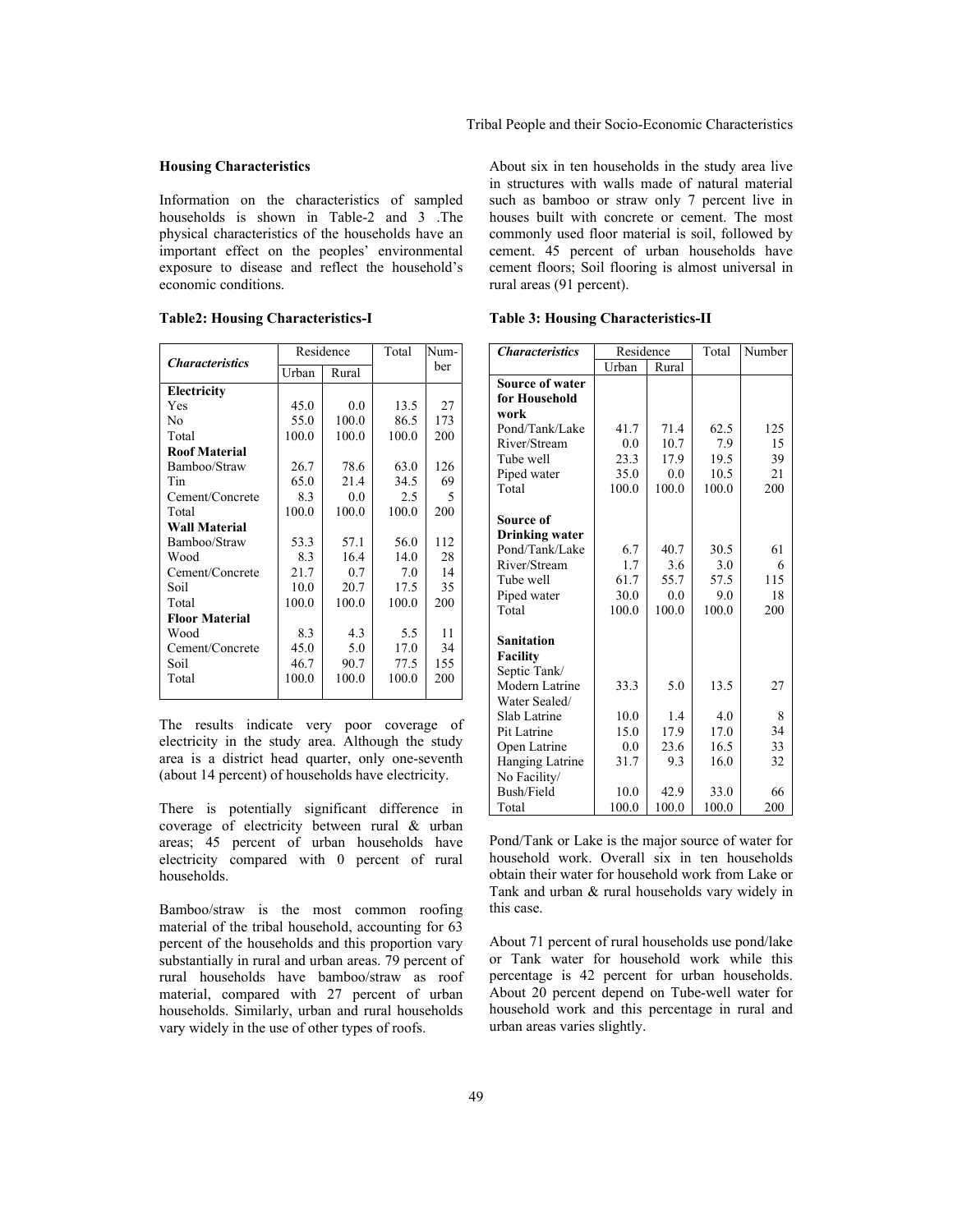Tube wells are the major source of drinking water. Overall six in ten households obtain their drinking water from tube wells with little variations between rural and urban areas. About 31 percent depend on surface water such as ponds, tanks and lakes. Pond/Tank or Lake Water is mostly used for drinking in rural areas compared to urban areas.

About 67 percent of tribal households in the study area have some type of toilet facilities, however only 35 percent have hygienic toilets (Septic tank/ modern toilets, water sealed/slab latrine and pit toilets). As expected, Sanitation facilities vary widely between the households in rural and urban areas. Moreover, 43 Percent of rural households have no facility at all, compared with 10 percent of urban households.

#### **Household possessions and availability of food**

The possession of durable goods is another indicator of a household's socioeconomic level, although these goods may also provide other benefits. Possession of household durable goods is not common in Bangladesh as well as in the study area; since most families cannot afford them. Table-4 shows the ownership of durable household goods and level of food consumption.

### **Table4: Household durable goods ownership and level of food consumption**

| Characteristics             | Residence |       | Total |
|-----------------------------|-----------|-------|-------|
|                             | Urban     | Rural |       |
| <b>Durable Good</b>         |           |       |       |
| Watch/Clock                 | 70.0      | 22.9  | 37.0  |
| Radio                       | 43.3      | 20.0  | 27.0  |
| Television                  | 26.6      | 5.0   | 11.5  |
| Bicycle                     | 1.7       | 2.8   | 2.5   |
| Motorcycle                  | 15.0      | 2.1   | 6.0   |
| Sewing Machine              | 36.7      | 9.3   | 17.5  |
| Handloom Machine            | 60.0      | 62.1  | 61.5  |
| Telephone                   | 15.0      | 0.0   | 4.5   |
| Total                       | 100.0     | 100.0 | 100.0 |
| <b>Food Consumption</b>     |           |       |       |
| Deficit in whole year       | 18.3      | 47.9  | 39.0  |
| Sometimes deficit           | 21.7      | 39.3  | 34.0  |
| Neither deficit nor surplus | 30.0      | 7.1   | 11.0  |
| Surplus                     | 30.0      | 5.7   | 13.0  |
| Total                       | 100.0     | 100.0 | 100.0 |

Table-4 shows that, overall, a large percentage of 62 percent own one or more handloom machines, 37 percent of households own a watch or clock, 27 percent of households own a radio, 12 percent own a television, 3 percent own a bicycle, 18 percent of households own a sewing machine, 5 percent own a Telephone and surprisingly 6 percent own a motorcycle.

In this survey, respondents were asked whether they thought their household was a surplus or deficit household in terms of food consumption. Only 13 percent of household respondents indicated that they have a surplus of food, while 11 percent of household mentioned that they have neither a deficit nor a surplus of food and 39 percent of the households mentioned that they have a deficit. Food deficits are more common in rural households (87 percent) than in urban households (40 percent).

### **Household Cultivable Land**

The cultivable land ownership patterns of the tribal households are not that encouraging. Table- 5 shows the percent distribution of the tribal household surveyed by the amount of cultivable land ownership according to urban-rural residence.

### **Table.5: Household cultivable land ownership**

| Cultivable   | Residence    |       |       |                |
|--------------|--------------|-------|-------|----------------|
| Land         | Urban        | Rural | Total | Number         |
| (in decimal) |              |       |       |                |
| No land      | 48.3         | 57.9  | 55.1  | 110            |
| $01 - 17$    | 3.3          | 20.0  | 15.0  | 30             |
| 18-34        | 25.0         | 12.1  | 16.0  | 32             |
| 35-50        | 16.7         | 4.3   | 8.0   | 16             |
| 51-66        | 1.7          | 1.4   | 1.5   | 3              |
| 67-82        | 0.0          | 1.4   | 1.0   | $\overline{2}$ |
| $83+$        | 5.0          | 2.9   | 3.5   | 7              |
| Total        | 100.0        | 100.0 | 100.0 | 200            |
| Mean: 13.8   | Minimum: 0.0 |       |       | Maximum: 125.0 |

Overall a large proportion of households (55 percent) have no cultivable land and this proportion varies between urban (48%) and rural (58%) areas. In this study, the average amount of cultivable land per household is 13.8 decimal.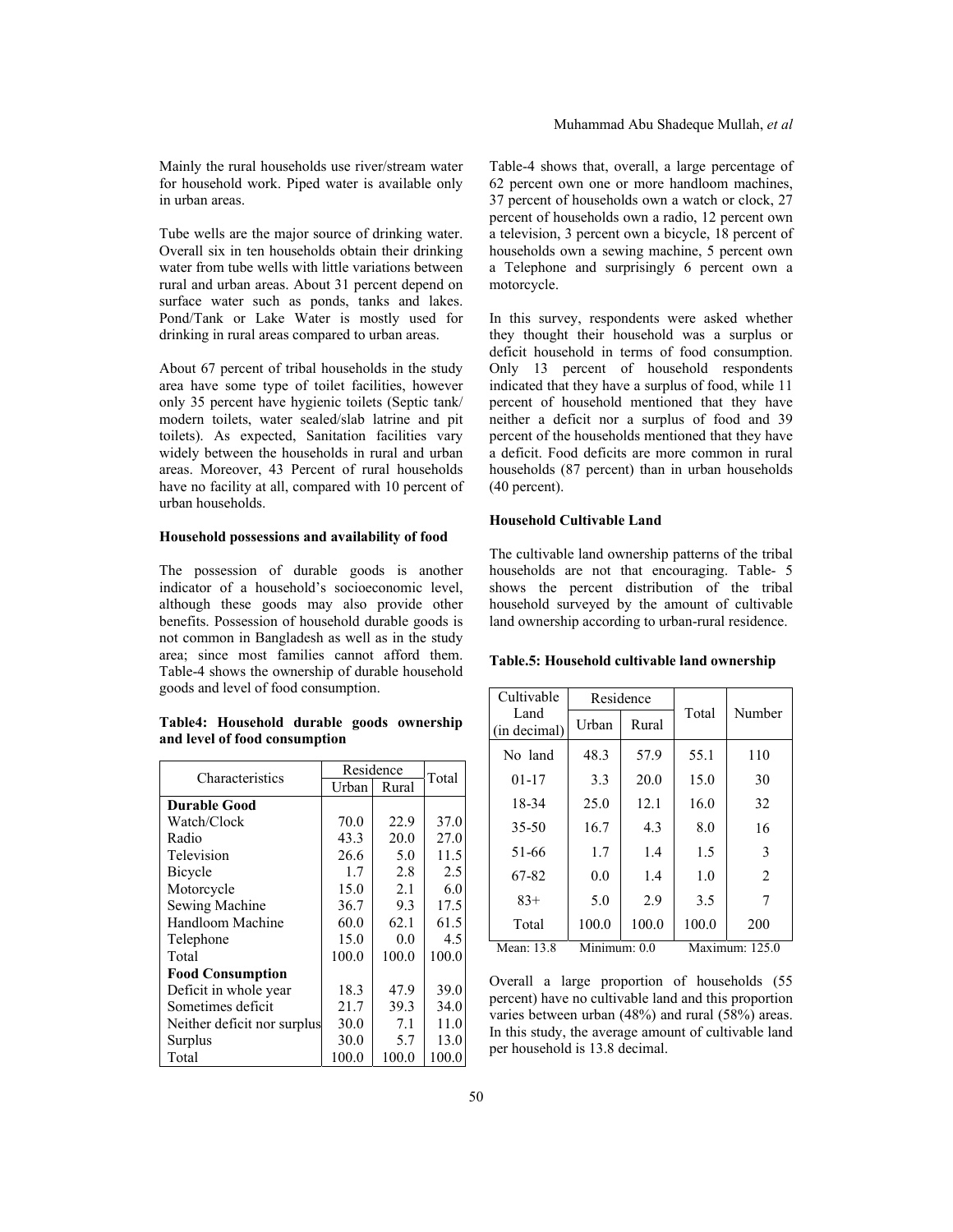## **The Essence of the Interview on Land & its Problems taken In-depth from the persons**

With a view to produce electricity from the water of river Karnopholy, a project of constructing a barrier was launched on 1954 first in 'Chilardak' of Sublong and than later in Kaptai. They consider this barrier to have caused tremendous problems for the locality.

For the construction of this barrier, an artificial lake of big size has been excavated, as a result of which near about 54000 acre of cultivable land have been submerged under water. So is the case for all the forest resources. So, nothing is left as cultivable land for agriculture. It is normally laborious to make a cultivable land up above the relatively higher hill. But the land, which resurfaces when the water of the lake recedes during the dry season a good quality of crops can be grown.

Fiscally, this land is called 'FRINGE LAND'. According to their opinion, the 'KAPTAI ELECTRICITY POWER PLANT' produces only 250 M.W. of electricity. People from the surrounding places get the advantage of fishing. Now, comparing between the amount of forest resources and cultivable lands damaged and the advantages brought about by the project the loss is seen to be more significant. Because little electricity is actually obtained by the affected people of that area.

### **Education**

Education is the key determinant of the lifestyle and status an individual enjoys in a society. Educational attainment has strong effects on reproductive behavior, family planning and AIDS knowledge, occupation, income, sanitation system and issues related to family health and hygiene.

Table-6 provides data on educational attainment of household population listed in the survey.

Education has become more widespread over time in the study area. This is apparent from the differences in the levels of educational attainment by age groups. A steadily decreasing percentage of both males and females have never attended school

in each younger age group. For men, the proportion that never attended school decreases from 88.7 percent in the oldest age groups (60 years or more) to 40 percent among ages 10-14. For women the decline is more sharp-from 99 percent to 38 percent (Fig. 1).

Despite considerable improvement in the spread of education in Bangladesh, levels of educational attainment is still very low amongst the Tribal people, with a strong differential persisting between males and females. Generally, educational attainment is higher for males than for females, although this varies substantially by age. 54 percent of men and 62.6 percent of women age six years and above have not received any formal education.

In almost every age group, there are smaller proportions of men than woman with no education and more men than women with secondary & higher education. However, over time, the sex differential is narrowing. For example, at age group 6-19, differences in educational attainment between boys and girls are insignificant. Substantial urbanrural gaps in educational attainment persist.

Seventy one percent of rural men have never attended school, compared to less than 50 percent of urban men. The differences are also striking for woman- 76 percent of rural women have never attended school compared with only 62 percent of urban women. Conversely, the proportions of men and women with some secondary and higher education are almost 8 times and 4 times as high respectively in urban areas as in rural areas.

## **Communication Problem concerning dialect and the national language**

The survey unearths the evidence that every race has its own language. In this survey questionnaire included questions about the language used for providing primary education. All the respondents answer that mainly Bengali is used for this purpose.

The respondents were also asked whether they thought their children faced any language problem in school or not. Table-7 shows the percentage distribution of tribal household who are facing language problem in school.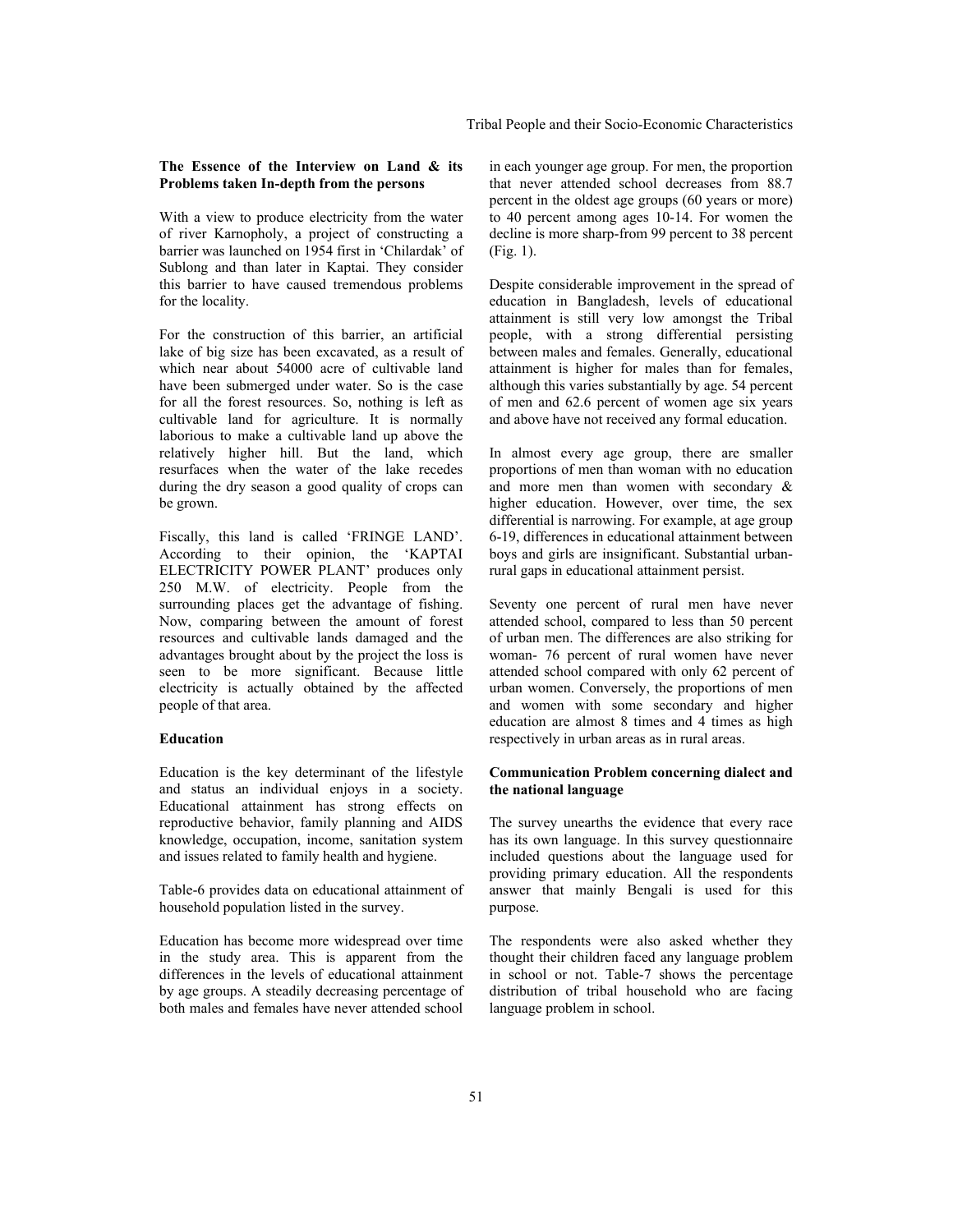| Level of Education |                   |                   |                   |                   |                  |                  |                  |  |  |
|--------------------|-------------------|-------------------|-------------------|-------------------|------------------|------------------|------------------|--|--|
|                    | N <sub>0</sub>    | Primary           | Primary           | Secondary         | HSC+             |                  |                  |  |  |
|                    | education         | incomplete        | Complete          |                   |                  |                  |                  |  |  |
| Age Group          |                   |                   |                   |                   |                  | Total            | Number           |  |  |
|                    |                   |                   | <b>Male</b>       |                   |                  |                  |                  |  |  |
| $6-9$              | 45.7              | 54.3              | 0.0               | 0.0               | 0.0              | 100              | 63               |  |  |
| $10 - 14$          | 39.9              | 23.8              | 7.8               | 28.5              | 0.0              | 100              | 73               |  |  |
| $15 - 19$          | 44.9              | 15.1              | $\overline{1}1.4$ | 28.6              | 11.2             | 100              | $\overline{52}$  |  |  |
| 20-24              | 50.7              | 6.9               | 10.1              | 17.5              | 14.8             | 100              | 45               |  |  |
| $25 - 29$          | 62.9              | 4.8               | 8.9               | 14.2              | 9.2              | 100              | 44               |  |  |
| 30-34              | 67.2              | 8.2               | 7.6               | 11.4              | 5.6              | 100              | 31               |  |  |
| $35 - 39$          | 69.1              | 9.3               | 7.9               | 8.6               | $\overline{5.1}$ | 100              | 32               |  |  |
| 40-44              | 69.8              | $\overline{5.7}$  | 6.8               | 6.7               | 11.0             | 100              | 25               |  |  |
| 45-49              | 75.9              | 1.1               | 6.9               | 9.4               | 8.9              | 100              | 29               |  |  |
| $50 - 54$          | 80.3              | 2.8               | 8.1               | 10.7              | 3.7              | 100              | 14               |  |  |
| $55 - 59$          | 85.6              | $\overline{1.7}$  | 9.3               | $\overline{3.9}$  | 2.9              | 100              | $\overline{9}$   |  |  |
| $60+$              | 88.7              | 1.1               | 4.6               | 3.3               | 1.3              | 100              | 9                |  |  |
|                    | <b>Residence</b>  |                   |                   |                   |                  |                  |                  |  |  |
| Urban              | $\overline{50.2}$ | 6.9               | 6.8               | 21.4              | 14.7             | 100              | 135              |  |  |
| Rural              | 71.1              | 19.8              | $\overline{3.9}$  | 2.9               | 2.8              | 100              | 291              |  |  |
| Total              | 54.3              | 18.0              | 7.4               | 15.2              | $\overline{5.1}$ | 100              | 426              |  |  |
|                    |                   |                   | Female            |                   |                  |                  |                  |  |  |
| $6-9$              | 44.3              | 55.7              | 0.0               | 0.0               | 0.0              | 100              | 65               |  |  |
| $10 - 14$          | 38.1              | $\overline{21.9}$ | $\overline{6.3}$  | 33.7              | 0.0              | 100              | $\overline{81}$  |  |  |
| $15-19$            | $\overline{49.4}$ | 17.1              | $\overline{9.7}$  | 18.6              | $\overline{5.2}$ | 100              | 68               |  |  |
| 20-24              | 64.2              | 6.9               | 3.8               | $\overline{1}1.9$ | 13.2             | 100              | $\overline{57}$  |  |  |
| $25 - 29$          | 72.6              | 7.7               | 5.8               | 6.8               | 6.1              | 100              | 54               |  |  |
| $30 - 34$          | 78.3              | 7.8               | 5.6               | 7.1               | $\overline{1.2}$ | 100              | $\overline{41}$  |  |  |
| 35-39              | 82.6              | 9.7               | $\overline{4.1}$  | 3.6               | $\overline{0.0}$ | 100              | 28               |  |  |
| $40 - 44$          | 85.7              | 4.2               | 3.8               | 3.2               | 3.0              | 100              | 23               |  |  |
| 45-49              | 90.9              | $\overline{1.3}$  | 2.7               | 1.1               | 4.0              | 100              | $\overline{25}$  |  |  |
| $50 - 54$          | 96.1              | 2.4               | $\overline{1.5}$  | 0.0               | 0.0              | 100              | $\overline{11}$  |  |  |
| $55 - 59$          | 98.3              | 1.0               | 0.7               | 0.0               | 0.0              | 100              | 9                |  |  |
| $60+$              | 99.1              | $\overline{1.0}$  | 0.0               | $\overline{0.0}$  | $\overline{0.0}$ | $\overline{100}$ | $\overline{8}$   |  |  |
| <b>Residence</b>   |                   |                   |                   |                   |                  |                  |                  |  |  |
| Urban              | 62.0              | 11.8              | 8.3               | 7.2               | 10.5             | 100              | 145              |  |  |
| Rural              | 76.3              | 19.4              | 2.8               | 1.5               | 0.0              | 100              | $\overline{325}$ |  |  |
| Total              | 62.6              | 19.0              | 5.5               | 12.7              | 2.2              | 100              | 470              |  |  |

**Table 6: Educational level of the male and female household population**

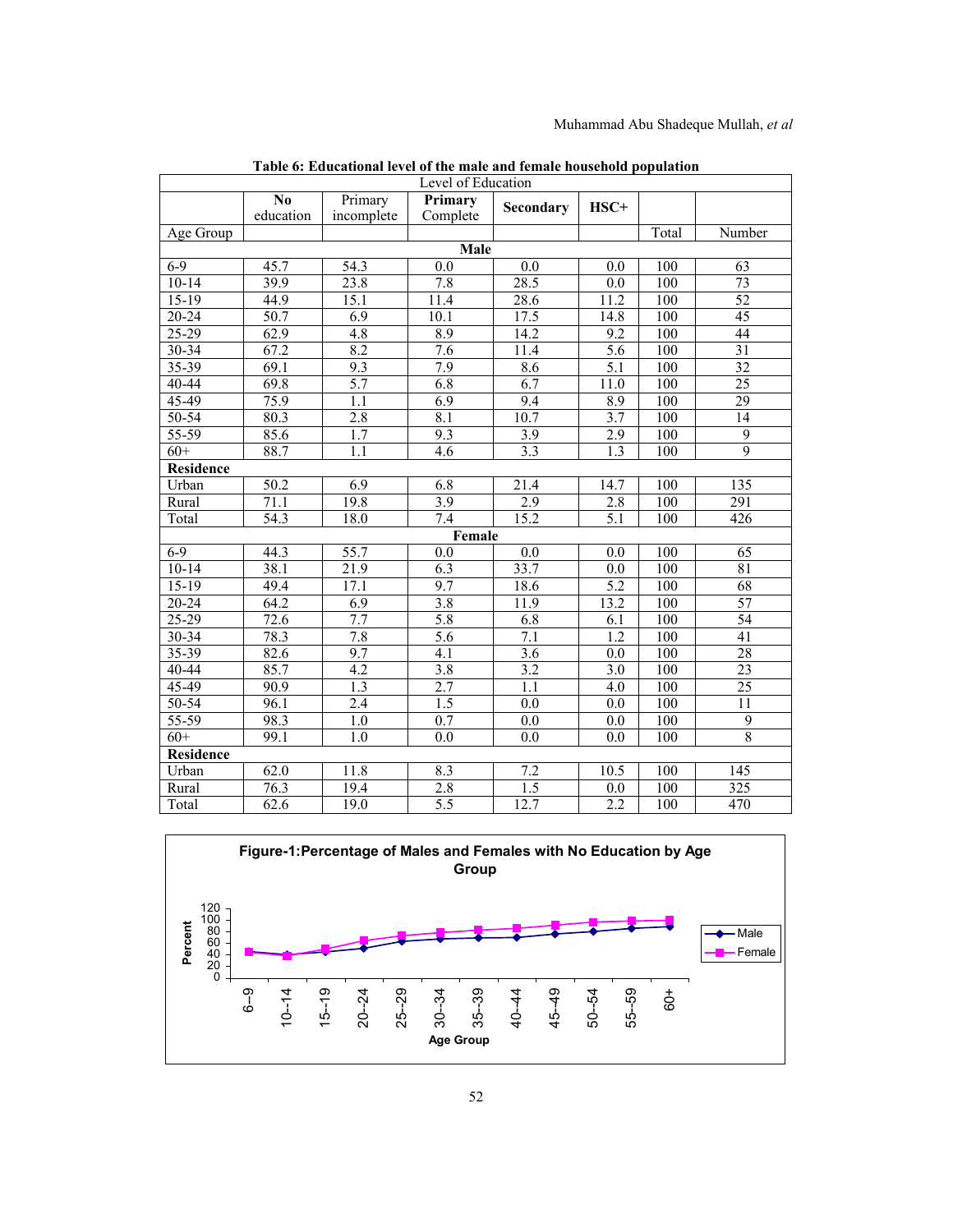| Tribal People and their Socio-Economic Characteristics |  |  |  |  |
|--------------------------------------------------------|--|--|--|--|
|--------------------------------------------------------|--|--|--|--|

| <i><b>Characteristics</b></i> | Facing Social<br>Problem |                | Total |
|-------------------------------|--------------------------|----------------|-------|
|                               | Yes                      | N <sub>0</sub> |       |
| <b>Residence</b>              |                          |                |       |
| Urban                         | 30.0                     | 70.0           | 100.0 |
| Rural                         | 45.7                     | 543            | 100.0 |
| Race/Caste                    |                          |                |       |
| Chakma                        | 38.9                     | 61.1           | 100.0 |
| Tanchanga                     | 66.7                     | 33.3           | 100.0 |
| Tripura                       | 45.8                     | 54.2           | 100.0 |
| Others                        | 40.0                     | 60.0           | 100.0 |
| Total                         | 41.0                     | 59.0           | 100.0 |

**Table 7: Facing language problem in education** 

Table-7 shows that, 41 percent of the household heads opine that their children face problem for providing education in Bengali language and 59 percent deny this. The proportion of household head is much higher (46 percent) in rural areas, compared to 30 percent of urban areas giving opinion that their children are facing problem for not getting education in their own language. However race differential is also slightly significant regarding this issue. About 67 percent of the Tanchanga household head says that begetting education in Bengali language create a problem whereas the percentage of the household head from other races do not vary significantly on this issue.

### *The Essence of The Interview On Education And Its Problems Taken In-depth From The Persons:*

Many of them consider Bengali in primary education is an impediment to learning. Some however, differ with this view. They state that although it is right that everybody has his own language but no one has the in-depth conception when they do not know how to write in the alphabetical order. So, some people (specially village residents) who have the intention to take their education in their own mother tongue undergo the problem that because they don't know very well how to read and write in their own language, and because the secondary education is to be taken in Bengali, so they are to develop their education in both the language which steps up the burden on learners. Since the tribes can communicate well in Bengali, so it does not cause a significant problem for them to continue their education in Bengali.

#### **About the educational institution, they opine that-**

Although the number of primary schools is adequate, they are not well managed. They really suffer from the lack in number of teachers, let alone good teachers. The school facilities are shanty and the communications to the schools are not good. The presence of teachers in their respective schools depends upon their willingness since they may draw their salaries without being there. For the schools are often far from their homes, teachers usually do not go to school except for the day when they have to draw their salaries.

## **About the development of the education, they state that-**

Although many seminars have demonstrated now and then, it contributed little to the actual improvement to their conditions. A lot of money is wasted in conducting surveys and commissioning projects. But in lieu of appropriating the money in the name of projects and seminars, were it utilized for the institutions, it would have ensured better results.

Finally, since the one who develops the lay out of the overall development of the area do not come from that area of interest, the policy made by him becomes useless.

## **For the development of the education of the tribe, the opinion of many people about the Govt. Quota system is-**

Those students, who are being provided with the least facilities sit for the competitive tests, and are considered to have utilized the Quota. As a result the students having less potential cannot avail the Quota.

Besides, corruption is another factor to worsen the case. For instance, some sort of lobby on the part of Bengali employee in the hill tracts for any employment opportunity also deprives the tribes.

Even if they get a chance by the Quota system, they find themselves that they have missed half of the semester whereas the admission procedure is yet to be finished.

The unemployed consist of all persons who, during the reference period, were not working but who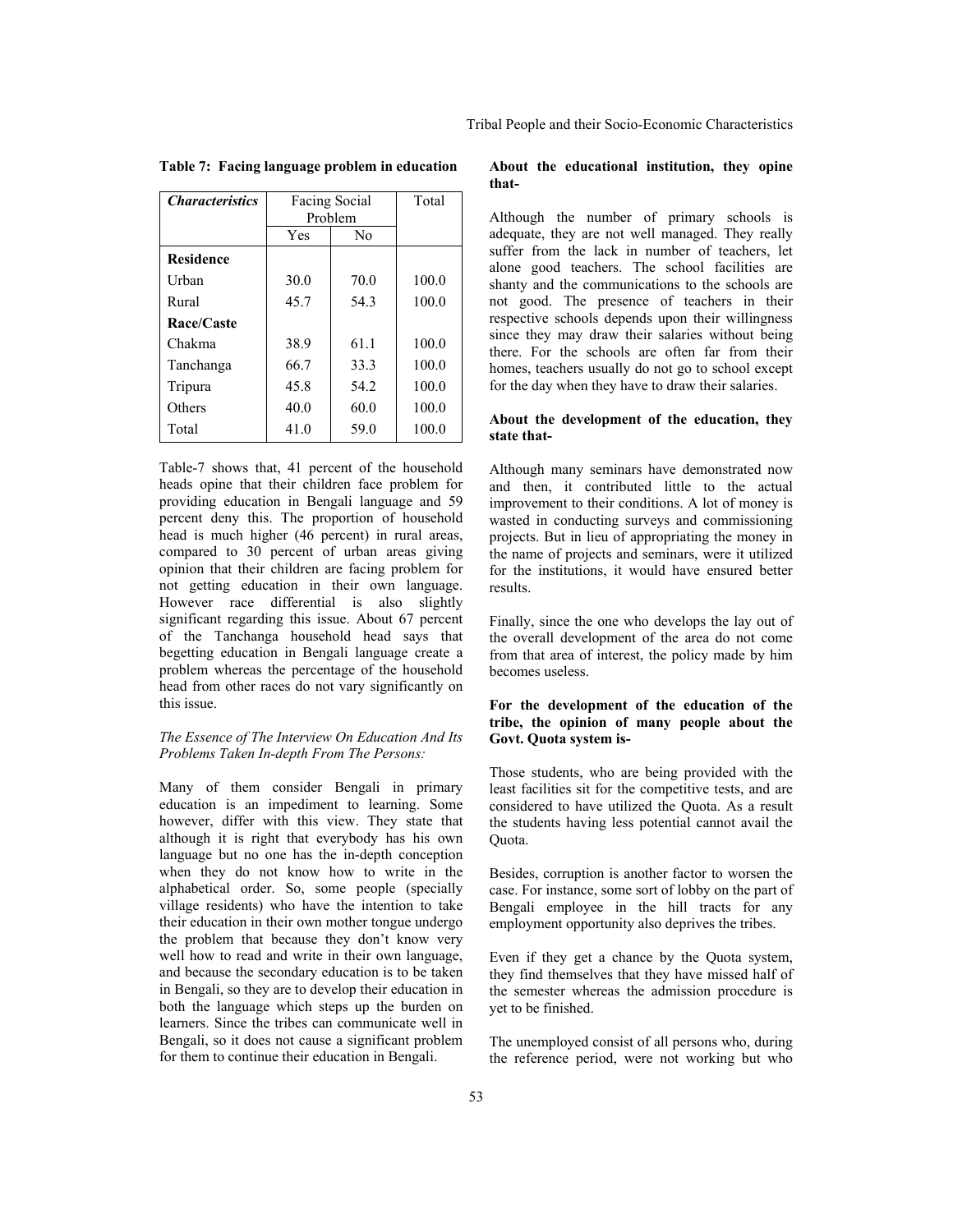were seeking work for pay or profit, including those who never worked before and students.

Table-8 shows the percentage distribution of male and female household population by employment status and urban-rural residence.

### **Employment and Occupation**

The employed comprises all persons, including family workers, who worked during the time of the reference period established for data on economic characteristics or who has a job in which they had already worked but from which they were temporarily absent because of illness or injury, industrial dispute, vacation or other leave of absence, absence without leave, or temporary disorganization of work due to such reasons as bad

weather or mechanical breakdowns.

It is interesting to see that men and women are equally to be employed and in fact, a slightly higher proportion of women than men are employed. Overall, 71 percent of men are employed, compared to 72 percent of women without any existent variation between urban and rural areas. The percentage of total employee is 71 percent whereas only 29 percent are unemployed.

## *Occupation Types of the Employee*

Occupation means the various ways by which one earns his living by engaging him or herself. Table-9 shows the percentage distribution of currently employed male and female population by type of occupation according to urban-rural residence.

| Employment   | Urban |        |                        | Rural |        |       | <b>Total</b> |        |       |
|--------------|-------|--------|------------------------|-------|--------|-------|--------------|--------|-------|
|              | Male  | Female | $\tau$ <sub>otal</sub> | Male  | Female | Total | Male         | Female | Total |
| Employee     | 64.7  | 66.7   | 65.7                   | 73.3  | 73.6   | 73.5  | 70.8         | 71.6   | 71.2  |
| Not employee | 35.3  | 33.3   | 34.3                   | 26.7  | 26.4   | 26.5  | 29.2         | 28.4   | 28.8  |
| Total        | 100.0 | 100.0  | 100.0                  | 0.001 | 100.0  | 100.0 | 100.0        | 100.0  | 100.0 |
| Number       | 356   | 390    | 746                    | .50   | .59    | 309   | 506          | 549    | 1055  |

## **Table 8: Employment Status**

| <i><b>Occupation</b></i> |       | Urban  |       |       | Rural  |       |         | <b>Total</b> |       |
|--------------------------|-------|--------|-------|-------|--------|-------|---------|--------------|-------|
|                          | Male  | Female | Total | Male  | Female | Total | Male    | Female       | Total |
| Agriculture              |       |        |       |       |        |       |         |              |       |
| Worker                   | 10.3  | 29.2   | 20.2  | 40.6  | 53.3   | 47.3  | 32.4    | 46.8         | 40.0  |
| Fishing                  | 29.9  | 0.9    | 14.8  | 11.5  | 4.9    | 8.0   | 16.5    | 3.8          | 9.8   |
| <b>Business</b>          | 23.7  | 1.9    | 12.3  | 11.9  | 0.7    | 6.0   | 15.1    | 1.0          | 7.7   |
| Service                  | 30.9  | 18.9   | 24.6  | 6.5   | 3.5    | 5.0   | 13.1    | 7.6          | 10.3  |
| Day Labor                | 3.1   | 0.0    | 1.5   | 19.9  | 5.2    | 12.2  | 15.4    | 3.8          | 9.3   |
| Handloom                 | 2.0   | 13.2   | 7.9   | 0.8   | 14.6   | 8.0   | $1.1\,$ | 14.2         | 8.0   |
| Wood cutter              | 0.0   | 0.0    | 0.0   | 8.8   | 0.7    | 4.6   | 6.4     | 0.5          | 3.3   |
| Housewife                | 0.0   | 35.8   | 18.7  | 0.0   | 17.0   | 9.0   | 0.0     | 22.1         | 11.6  |
| Total                    | 100.0 | 100.0  | 100.0 | 100.0 | 100.0  | 100.0 | 100.0   | 100.0        | 100.0 |
| Number                   | 97    | 106    | 203   | 261   | 287    | 548   | 358     | 393          | 751   |

## **Table 9: Occupation types of the employee**

Table-9 reveals that among the total employee population about 47 percent women and 32 percent of men are agricultural workers. Women are much more present than men in agricultural work in both urban and rural areas.

About 10 percent of the employed population lives on fishing and this proportion is higher in urban areas than in rural areas. Mainly men are engaged

in this job as compared to women. Eight percent of the employed population is engaged with their traditional handloom.

## **Household Income**

Income is an important indicator of socio-economic condition of a community. A community with higher income level can meet their basic needs and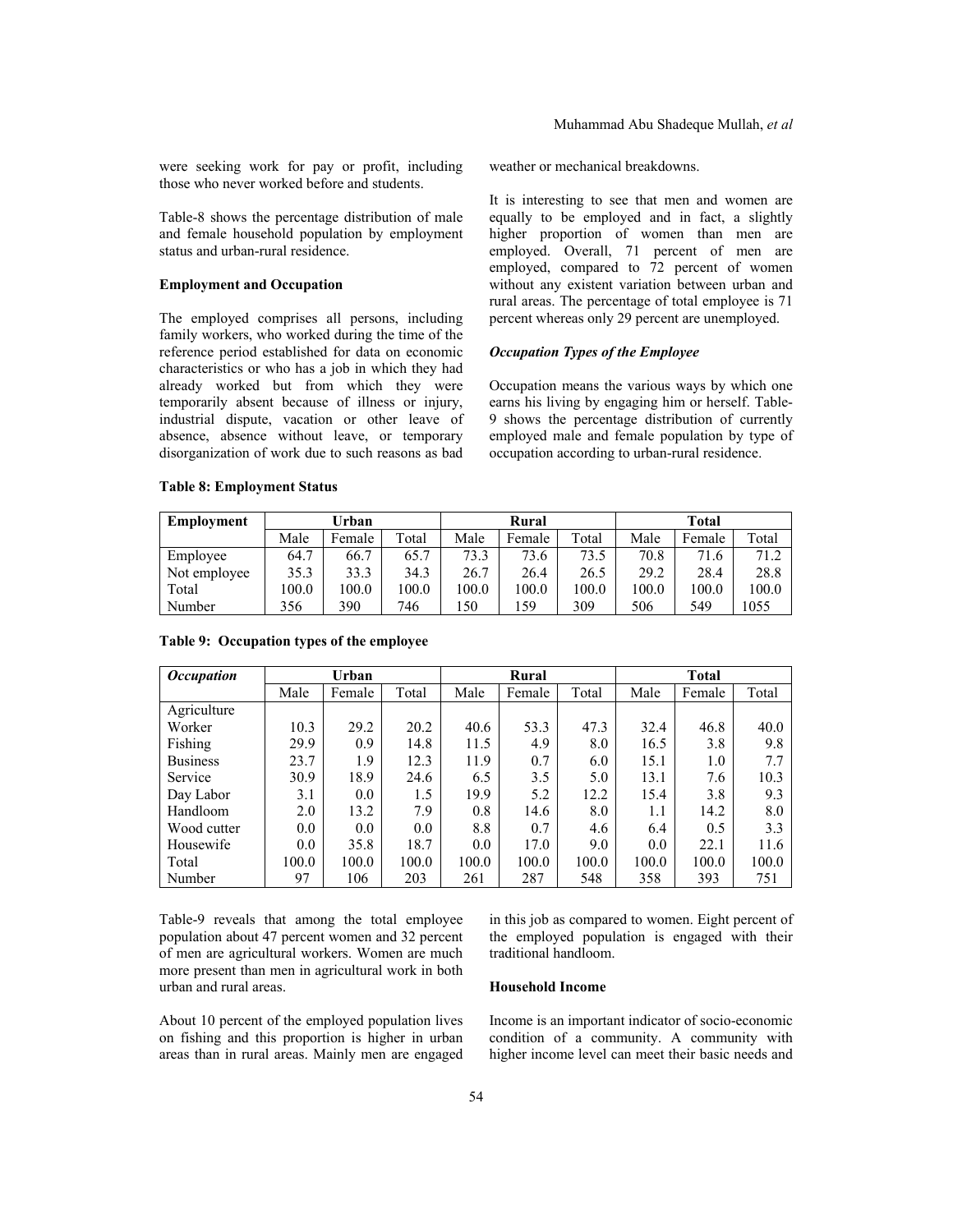enjoy their livelihoods. As a poor country Bangladesh has a low level of monthly income. Most of her people live under poverty line. The tribal undergoes a worse case.

**Table 10: Household Monthly Income** 

| <b>Monthly</b><br>income | Residence |             | Total         | N <sub>0</sub> |
|--------------------------|-----------|-------------|---------------|----------------|
| (in Tk.)                 | Urban     | Rural       |               |                |
| $\leq$ =1000             | 26.7      | 66.4        | 54.5          | 109            |
| 1001-2000                | 6.7       | 25.7        | 20.0          | 40             |
| 2001-3000                | 21.7      | 0.7         | 7.0           | 14             |
| $3001+$                  | 45.0      | 7.1         | 18.5          | 37             |
| Total                    | 100.0     | 100.0       | 100.0         | 200            |
| Mean: 2279.0             |           | Min: 800.00 | Max: 16000.00 |                |

Table-10 shows that the monthly income of most of the families (about 55 percent) is less than or equal to Tk. 1000. The proportion of households having this income is much higher in rural areas compared to urban areas.

On the other hand overall one fifth of the household's monthly income is in the range Tk. 1001-2000. About 19 percent of the households monthly income is more than Tk. 3000 and as expected the percentage of urban households belonging to this income range is about six times higher than rural households. The average monthly income of the households is Tk. 2279.

#### **Main Source of household income**

Information on the main source of household income is shown in Table-11.

Table-11 shows that the main source of household's income is agriculture and service accounting for 23 percent of both. 30 percent of households depend on agriculture in rural areas while this proportion is less (5 percent) in urban areas. Consequently, about 47 percent of households depend on services in urban areas as compared to 12 percent in rural areas. A significant number of household's main source of income is day labor.

| Source of             | Residence |       | Total | Number |
|-----------------------|-----------|-------|-------|--------|
| <i>Income</i>         | Urban     | Rural |       |        |
| Day Labor             | 3.3       | 24.3  | 18.0  | 36     |
| Handloom              | 1.7       | 2.1   | 2.0   | 4      |
| Agriculture<br>Worker | 5.0       | 30.0  | 22.5  | 45     |
| Fishing               | 23.3      | 11.4  | 15.0  | 30     |
| <b>Business</b>       | 20.0      | 11.4  | 140   | 28     |
| Service               | 46.7      | 12.1  | 22.5  | 45     |
| Woodcutter            | 0.0       | 8.6   | 6.0   | 12     |
| Total                 | 100.0     | 100.0 | 100.0 | 200    |

### **Table 11: Main Source of Household Income**

**Social and political problems** 

Social stability and understanding amongst the people are very important for any locality. Information on the social or political problem faced by sampled households is shown in Table 12.

**Table 12: Facing Social or Political Problem** 

| Characteristics  | Facing Social<br>Problem | Total          |       |  |
|------------------|--------------------------|----------------|-------|--|
|                  | Yes                      | N <sub>0</sub> |       |  |
| <b>Residence</b> |                          |                |       |  |
| Urban            | 18.3                     | 81.7           | 100.0 |  |
| Rural            | 47.9                     | 52.1           | 100.0 |  |
| Race/Caste       |                          |                |       |  |
| Chakma           | 39.5                     | 60.5           | 100.0 |  |
| Tanchanga        | 44.4                     | 55.6           | 100.0 |  |
| Tripura          | 37.5                     | 62.5           | 100.0 |  |
| Others           | 20.0                     | 80.0           | 100.0 |  |
| Total            | 39.0                     | 61.0           | 100.0 |  |

It is found that overall 39 percent of the households face Social or political problems whereas 61 percent do not.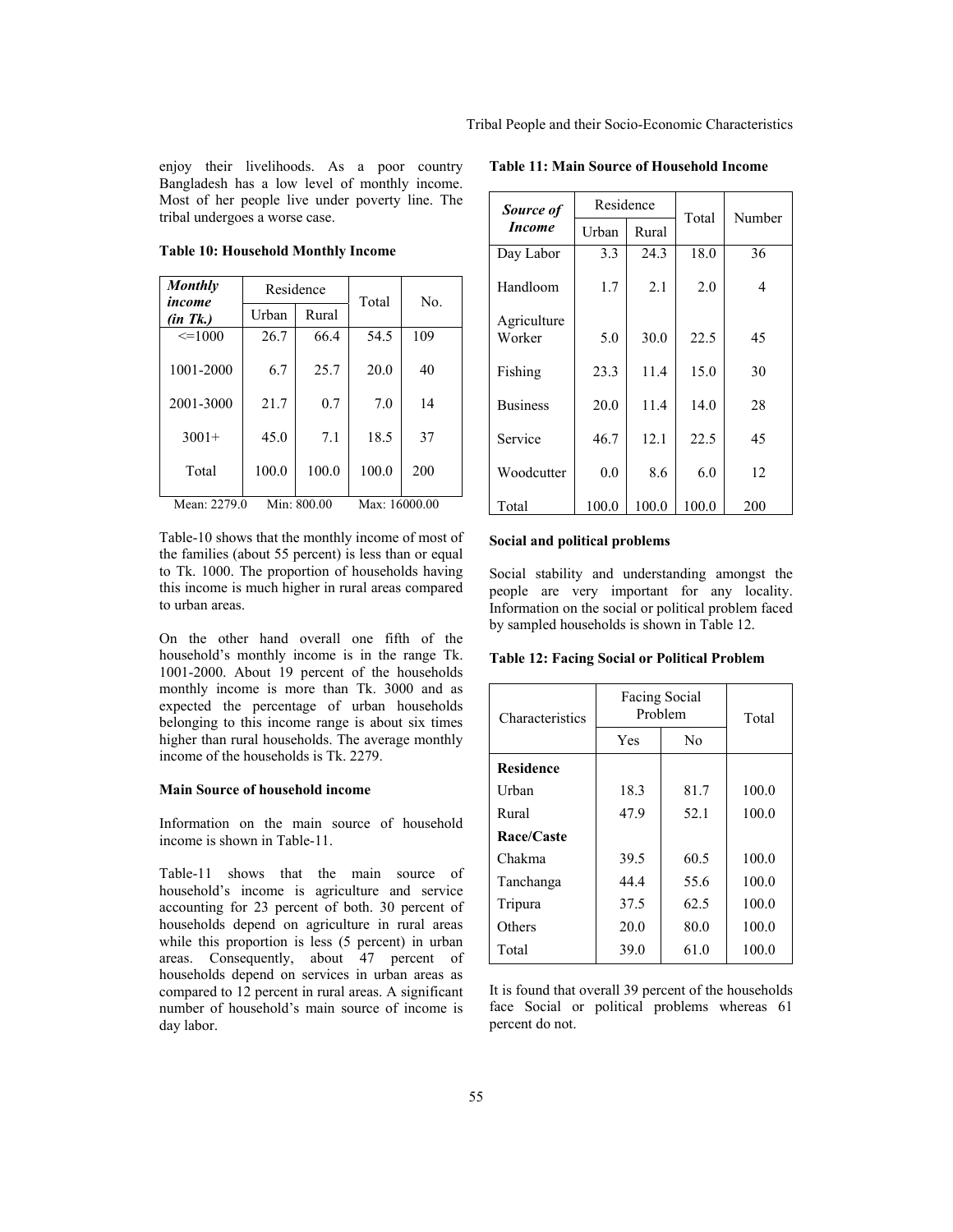Household facing social problems are higher in rural areas (48%) in comparison to urban areas (18%) and these proportions are indistinguishable for different races.

### **Types of social or political problem face by tribal people**

Types of social or political problems faced by sampled tribal households have shown in table-13.

|  |                       |  |  | Table 13: Types of social or political problem |
|--|-----------------------|--|--|------------------------------------------------|
|  | face by tribal people |  |  |                                                |

| Types of      | Count          | $%$ of    | $%$ of |
|---------------|----------------|-----------|--------|
| Problem       |                | responses | cases  |
| Land Spout    | 14             | 16.1      | 18.2   |
| Robbery/Theft | 38             | 43.7      | 49.4   |
| Threat        | 9              | 10.3      | 11.7   |
| Extortions    | $\mathfrak{D}$ | 2.3       | 2.6    |
| Divorce/      |                |           |        |
| Separation    | $\overline{2}$ | 2.3       | 2.6    |
| Communal      |                |           |        |
| violence      | 21             | 24.1      | 27.3   |
| Others        | 1              | 1.1       | 13     |
| Total         |                |           |        |
| Responses     | 81             | 100.0     | 113.0  |

Total Cases: 78

Table-13 reveals that among the households who are facing social problems about 49 percent have experienced robbery/theft, 27 percent are involved in communal violence, 18 percent are concerned with land related problem and 12 percent are terrorized (threatened). Only a small percentage of households are facing personal problems like divorce/separation and the same percentage of people get affected by Extortions.

*The essence of the interview on Social Problems taken in-depth from the persons* 

## **Why is Shantibahini?**

In response to this question, some responded angrily that it is a long history. They continued," Say, in your village, there are 500 Muslim families out of which 50 are Non-Muslim families. Now, if some new 600 Non-Muslim families enter your village, what will be your reaction then?" In 1947, 97 percent of the total population here were tribes

and the rest of the 3 percent were Bangali and others. . In 2000, the number suddenly changed to 49 percent and 51 percent respectively.

The reason that the percentage significantly changed is- in the year 1977/78, around 0.1 to 0.2 million (some say 0.2 to 0.4 million) Bangali entered into the tribal locality.

The tribes were forced to sacrifice their lands as the govt. ordered then. The tribes had to face many oppression and suppression when they tried to decline to give up their land. Today, this is Bengalis, who are governing us now. Bengalis are now dominating the businesses while the tribes are lagging behind", they continued." Why did Bangladesh demand independence from Pakistan? Isn't it because lawmakers unequally treated them? During that transition, all the mills and factories were constructed in West Pakistan; almost all the senior officials were the West Pakistanis. Very few were there, who could represent East Pakistan being benefited by Quota system. If, for that inequality, the then East Pakistan can demand independence, then, why is it illogical for the tribes to fight for the same issue? This conception gives birth to Shanti Bahini and the implicit defiance that they nurture helps to grow the force bigger," they added.

#### **About the peace treaty**, **they state that**-

Although, the peace treaty provided some power and some facilities to some people, and little of the great purposes are actuated since most of the distressed people still remain so.

## **The Comparative Situation Between Tribal and General People**

The comparison of the socio-economic characteristics between the tribal people of the study area and general people has given in the Table-14 to realize at a glance.

This comparison clearly demonstrates that, almost in every aspect of their lives concerning the socioeconomic characteristics the tribal peoples are lagging behind the common peoples of Bangladesh. Especially in the average cultivable land owned per household, educational level of the population, school attendance of the population age 6-15, safe drinking water, safe water for household work, sanitary latrine, food consumption etc they are suffering more.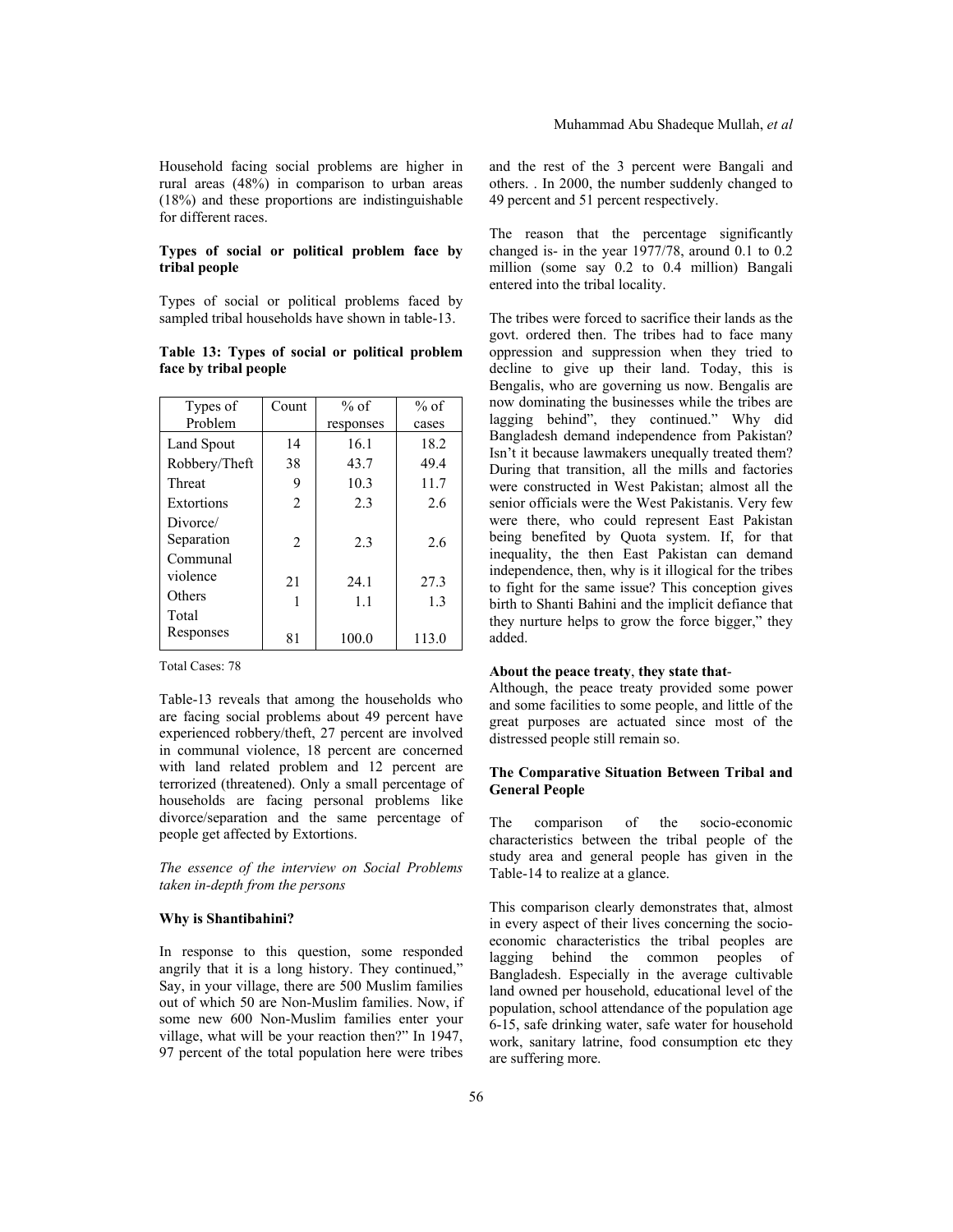| S1             |                                     | Figure of  | Nationa     | Ratio=          | Comparative      |
|----------------|-------------------------------------|------------|-------------|-----------------|------------------|
| No.            | Indicator                           | the study  | 1 figure    | Study figure    | situation of the |
|                |                                     | population |             | National figure | study population |
| $\mathbf{1}$   | Average land owned per household    | 13.8       | 100.0       | 0.14            | More Lower       |
|                | (decimal)                           |            |             |                 |                  |
| $\overline{2}$ | Education level of the population   |            |             |                 |                  |
|                | No education                        | 58.5       | 33.0        | 1.77            | Lower            |
|                | Primary complete                    | 6.4        | 7.4         | 0.86            | Slightly smaller |
|                | Secondary +                         | 16.1       | 30.0        | 0.53            | Lower            |
| $\overline{3}$ | School Enrolment age 6-15 (percent) |            |             |                 |                  |
|                | Total                               | 51.5       | 73.5        | 0.70            | Lower            |
|                | Male                                | 61.0       | 72.6        | 0.84            | Lower            |
|                | Female                              | 41.5       | 74.5        | 0.55            | Lower            |
| 4              | School drop out age 6-15 (percent)  |            |             |                 |                  |
|                | Total                               | 29.1       | Data is not |                 |                  |
|                | Male                                | 20.8       | available   |                 |                  |
|                | Female                              | 37.2       |             |                 |                  |
| 5              | Household access to (percent)       |            |             |                 |                  |
|                | Safe drinking water                 | 66.5       | 96.3        | 0.69            | Lower            |
|                | Safe water for household work       | 30.0       | 39.3        | 0.76            | Lower            |
|                | Sanitary latrine                    | 14.5       | 35.8        | 0.40            | Lower            |
| 6              | Housing Characteristics (percent)   |            |             |                 |                  |
|                | Bamboo/straw as Roof                | 63.0       | 20.5        | 3.10            | More higher      |
|                | Bamboo/straw as Wall                | 56.0       | 61.3        | 0.91            | Slightly smaller |
|                | Soil as Floor                       | 77.5       | 84.2        | 0.92            | Slightly smaller |
| $\overline{7}$ | Food Consumption (percent)          |            |             |                 |                  |
|                | Deficit in whole year               | 39.0       | 17.7        | 2.20            | More higher      |
|                | Sometimes deficit                   | 34.0       | 41.8        | 0.81            | Lower            |
|                | Neither deficit nor surplus         | 14.0       | 30.1        | 0.46            | Lower            |
|                | Surplus                             | 13.0       | 10.1        | 1.28            | Higher           |
| 8              | Employment (percentage)             |            |             |                 |                  |
|                | Employee                            | 71.2       | Data is not |                 |                  |
|                | Not employee                        | 28.8       | available   |                 |                  |

**Table 14: The Comparison Between Study Result and National Result** 

#### **Sources of National Data:**

Bangladesh Bureau of Statistics: Bangladesh Health and Demographic Survey, 1995-1996. National Institute of Population Research and Training (NIPORT): Summery Report, Bangladesh Demographic and Health Survey 1999-2000, Dhaka, May 2001.

## **Summary and Conclusion**

This study has investigated 200 households in the study area and 10 were interviewed who were well known to the tribal people of the study area.

The total household population is 1055. It is found that Chakma is the leading race in terms of population both in urban and rural areas.

Bamboo/straw is the most common roofing material of the tribal people and about six in ten households live in structures with walls made of natural material such as bamboo or straw.

The most commonly used floor material is soil, followed by cement. Earthen flooring is almost universal in rural areas.

Pond/Tank or Lake is the major source of water for household work whereas tube wells are the major source of drinking water.

Overall only 35 percent of tribal households in